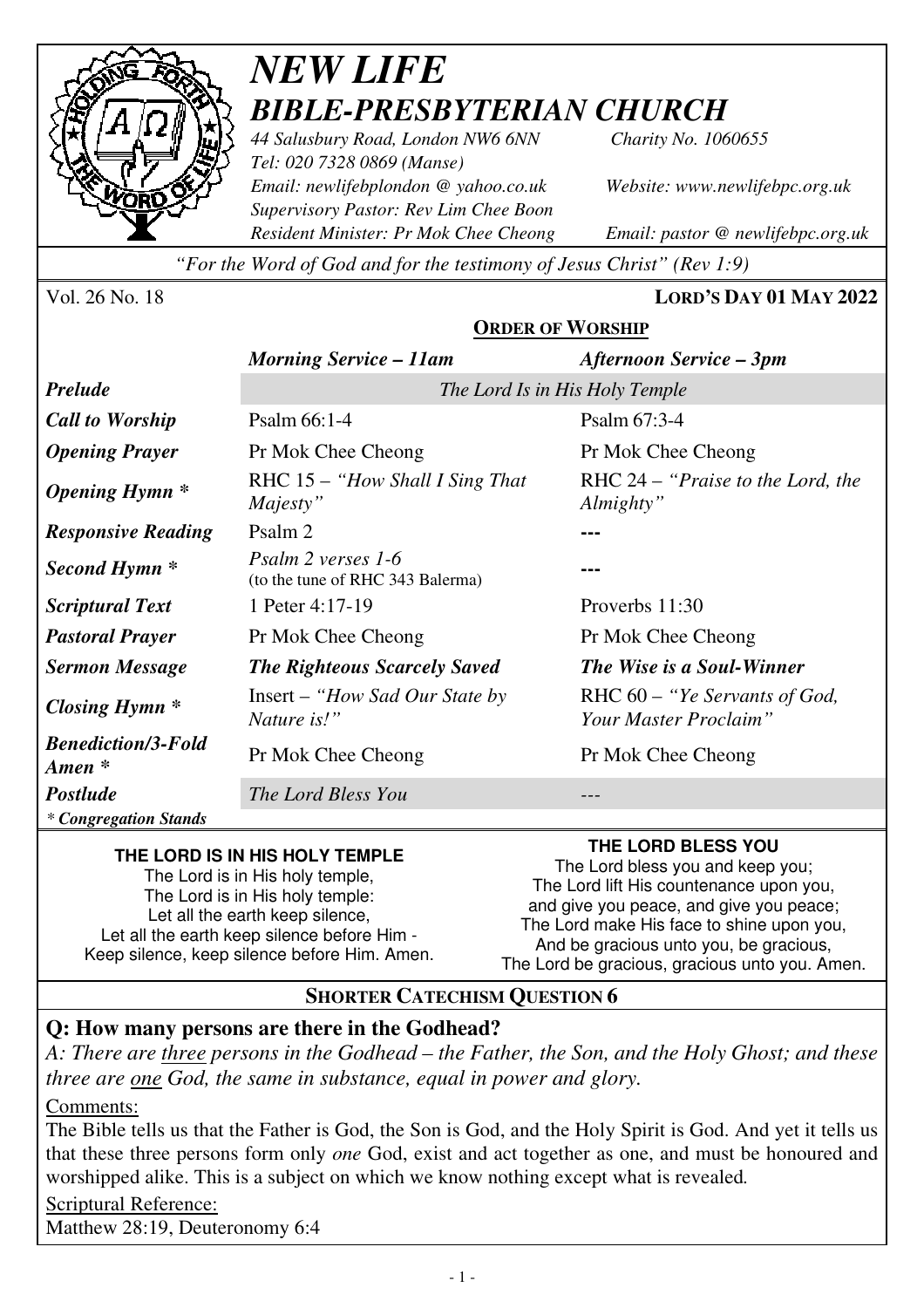# **HOPE OF THE CHURCH**

To help us in the dealings of our lives we should have such a conception of God as not to limit him in our thoughts.

When we are in extremity we must not tie him to this thing or to that thing. He can make matter out of nothing. Why should we limit the unlimited God, and so hinder our comfort? God commanded light to shine out of darkness. Observe that, when we be in dark conditions, Isaiah 45:7 is true — 'I the Lord create light out of darkness. . .' Now light is taken for a comfortable condition. When we be in any dark condition, limit not God. He is an independent worker. Question not how this may be, or that may be. We must not bring God within the compass of our conceits and reasons. God is not as man. God's people should never be better, the times were never worse. When we be bad, God is good. Times are bad, God is good. He can alter all. When there is no hope of escaping, no likely issue, God can make it good. In the hardships, the exigencies of the soul, God takes occasion to show the glory of his power, Isaiah 4:5.

If we want any comfort in any condition, being in covenant with such a God, if we be his children, he can create light, and can make a pillar of fire to go before his people to bring them to Canaan. 'He is the God of all comfort' says Paul — not of this comfort or that, but of all comfort. That if we want, he can work good out of the contrary, light out of darkness. He can draw matter of comfort out of discomfort; he can make every condition serve to his own ends; he can make all things work together for the good of his children, Romans 8:28. The greater the power of this great God is, the greater our comfort. He can give rest without sleep, and strength without meat. He cannot be limited. Therefore let us not limit him.

So again, for the state of the Church, whatsoever condition it is in, consider the creation. God commands light to shine out of darkness. The Church being in darkness, God can command the light presently to shine out of darkness, Esther 6:3 ff. What terrible darkness the Church was in, when Haman was commanded to destroy all the Jews! What a terrible case was the Church in in Egypt and Babylon! In a most darksome condition; and yet God brought light out of darkness. And so of latter times; a little before Luther's time, was not the Church brought low, so that darkness overspread the world? And cannot God raise up the blessed light of the truth? God can fetch Cyrus from the East and from the North to help his people, Isaiah 44:28. God can fetch a man from the North, from this place or that, to help his Church. Therefore in no condition of the Church despair, for we are in covenant with God that can 'command light to shine out of darkness'. 'He that is in darkness and hath no light, let him trust in the name of his God', Isaiah 50:10. We must cast anchor at midnight and trust in the midst of darkness. We see darkness is hideous, yet a little spark of light doth banish it, and overcome it. Shall we not think that that great light, the Father of Lights, God, when he shines on the soul will quickly banish away all darkness? It must needs be so.

This may help us likewise for the time to come. Great things are promised for the time to come. We must help ourselves by this former work of creation. God that 'commanded light to shine out of darkness' will restore the Jews his ancient people again. Paul calls it 'life from the dead', Romans 11:15. It shall be a raising from the dead, as it were. He that 'commanded light to shine out of darkness' can do it, and will do it. He that did make all things out of nothing, can cause that which is less — a resurrection. And so the fulness of the Gentiles, they be now in darkness, and in the shadow of death. What pitiful darkness the East and West Indies are in, and many of the southern countries, that serve the devil, not God! Better times are coming. The converting of the Gentiles will come, and in due time we may expect that the 'man of sin' shall be laid flat in the dust. Babylon shall fall. It is fallen exceedingly much, specially in the hearts of the people, which is the way to the last fall; but antichrist must fall altogether, and then the Church will be glorious, Revelation 14:8.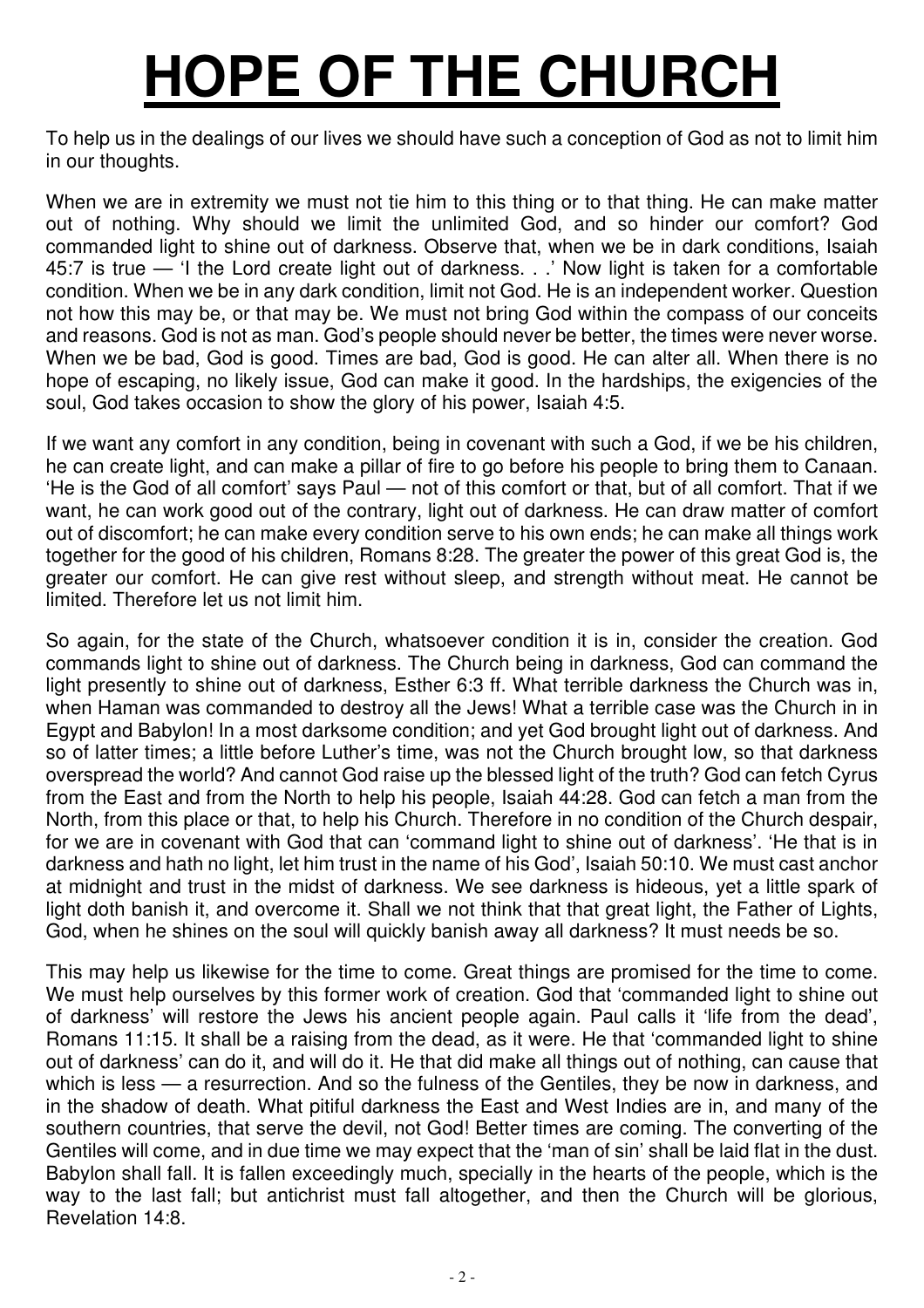He that made all things out of nothing, can make great things out of nothing. He that made of nothing glorious things, can make glorious things nothing. It is the same power to annihilate that it is to create. God, that made all things out of nothing, can bring all things to nothing. God will consume, and blast, and blow upon that 'man of sin'. Jehovah is mighty, and doth mightily. Therefore the vast world shall be consumed ere long. Comfort yourselves therefore with these things from hence, that God that made all things of nothing, can turn those things that are into nothing again.

Would you know how? 'Strong is the Lord who judgeth her,' Revelation 18:8. He answers an objection. Oh, but she flourishes, and hath many princes, emperors, potentates, and strong arms of flesh to support her. 'But strong is the Lord that hath spoken it,' and can do it. If God will consume her, who can support her? Thus we see what use to make of the foundation of Paul: he fetches it from God's commanding light out of darkness.

It is a very sweet use to search the former works of God, to look back and consider what God has done in former times. You may see in Isaiah 27:3, and Psalm 74:16, 'The day is thine, the night also is thine.' Thou has made distinctions between day and night: thou canst deliver thy Church. It is a singular grace to make use of common things, even of the works of creation; for herein a child of God differs from another. Another takes God's common mercies, and sees the works of God, and goes on brutishly. A fool considers not these things. Oh, but the intelligent Christian considers the great work of creation, of his commanding of all things out of nothing, and he can make no common use of things. And that is the excellency of a Christian; to support his faith, he can make use of sacraments, and Word, and creation. Therefore, let us know we be God's children, by gaining glory to God by our gracious spirits, by shewing our skill by the Spirit, to let nothing pass without observing, which may support our faith and encourage our souls, as the apostle fetches comfort from the work of creation. Let us make use of this so great a God, who can do great things, and you can do great things with him.

If a company would join in an army of prayers, it were worth all the armies in the world; it would set the great God on work. He that can raise light out of darkness, what cannot he do to his poor Church, if they had a spirit of prayer to set him on work! Let us pray for the things we have promises for with much confidence: for the conversion of the Jews, and confusion of the 'man of sin.' We have the Word for it. God goes before it. The enemies begin to fall before the Church. Follow God wheresoever he goes. There is something for faith to lay hold upon, and encouragement, that he is mighty; and whatsoever he can do, he will do for the good of the Church; and you see how he can do it. He does but command, and it is done. God with his beck commands all. He can hiss for an enemy from the farthest part of the world, and have them come presently, Isaiah 5:26. His finger will do great matters: what will his arm do then? When our blessed Saviour was in the days of his flesh, and said, 'Depart, Satan,' he must be gone presently. He commanded away the devil at a word; He rebuked fevers, sicknesses, waves, tempests: He spake but the word, and all was quiet and still; the devil and all, at his command. And is not he as strong in heaven as on earth? It is but a word, out of doubt, to deliver his Church, and restore lightsome times again.

'What aileth thee, 0 thou Jordan, that thou gatherest thyself on heaps? The sea fell back at thy rebuke, 0 Lord,' Psalm 114:5. He has all things at command. A whale is commanded to receive Jonah, (1:17); a fish was at his command to bring tribute, Matthew 17:27; and all things in heaven and earth. Oh what a God we serve, who as he can bring out of darkness, so he can do it by his word.

- Article adapted from Richard Sibbes (1577-1635), an Anglican theologian; published by Banner of Truth Trust,UK